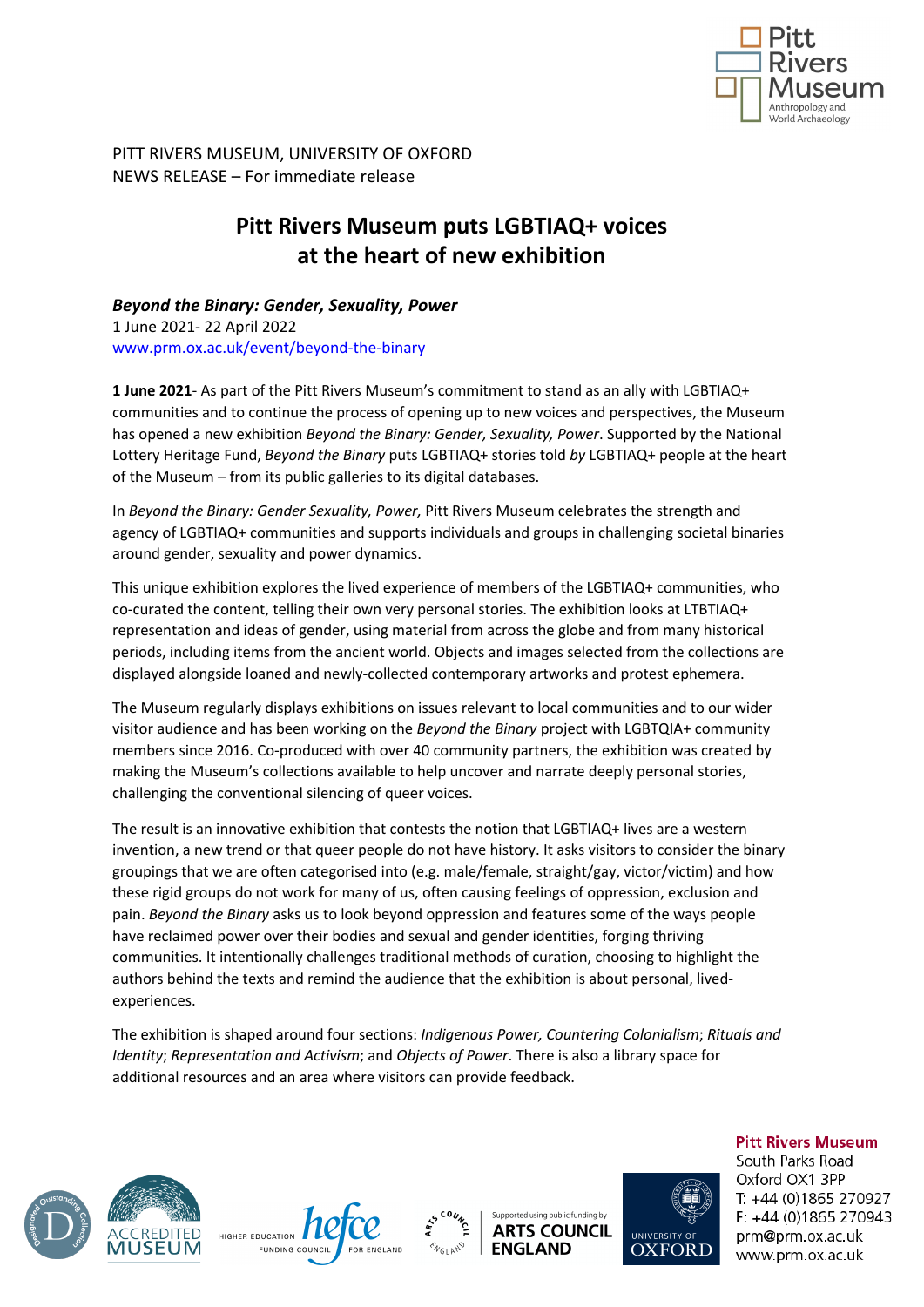- *Indigenous Power, Countering Colonialism* focuses on diverse sexual and gender identities that flourished before colonial laws and attitudes all but erased them, and how, despite the invading colonial 'norm', they survived and now thrive. Objects in this section range from a historic Native American octopus bag to a contemporary traffic light filter from New Zealand.
- *Rituals and Identity* draws out common life experiences and rituals, such as marriage, becoming a parent and wearing clothes. This section asks visitors to think about how looking at familiar objects, such as baby shoes or a top hat, in new ways can reveal hidden histories and diverse identities, such as different types of family units and gender-fluid modes of dress.
- *Representation and Activism* looks at how important it is for LGBTIAQ+ voices to control their own representation in spaces like museums. It advocates that museums should not speak *about*  people but make space for them to present their own stories. This section covers contemporary LGBTIAQ+ activism, with striking artworks, including a phone box painted in the colours of the Trans flag.
- *Objects of Power* shows a range of historical and contemporary objects, including well-known mythological and religious figures that might not have been considered queer originally but have been claimed as icons by the community, such as Francis of Assisi and Joan of Arc.

Museums are rooted in colonialism, and some histories and voices have for too long been ignored, erased or omitted. In a time of challenging politics – nationally and globally – the Pitt Rivers Museum is standing as an ally with LGBTIAQ+ communities around the globe. We hope this exhibition is a positive step in tackling oppression, which LGBTIAQ+ communities often feel in spaces such as museums. We will continue to make changes to our permanent displays and how we work with communities and partners after the project ends.

**Events and Activities:** To connect the themes of the exhibition to audiences in exciting, engaging ways, community partners have worked with the Museum to develop a vibrant events programme, which includes audio-described tours, and activities from clay workshops and family-friendly storytelling to talks on LGBTIAQ+ activism in the Democratic Republic of the Congo and reclaiming queer identities in Aotearoa, New Zealand. Download the full events programme here.

**About the Beyond the Binary Project:** The exhibition – and the *Beyond the Binary* Project which it is part of – sets out to reflect on material from across the globe and from many historical periods, that was already in the Museum collections but also to commission and where appropriate, collect new material to add contemporary queer perspectives.

**Funders:** The project's major funder is the National Lottery Heritage Fund. TORCH have supported the project's digital event series.

**Community Curators:** Rebecca Colmer; Catherine de Guise (She/Her); Harriet Haugvik (She/Her); Dan Laurin (He/Him); Lance Millar (He/Him, They/Them); Shakira Morar (She/Her); Zoe Nunn (She/Her); Meg Roberts (She/Her); Matthew Scott; Sophie Seeyave (She/Her); Cameron Wallis (He/Him, They/Them).

**Project Team:** Project Officer, Hannah Bruce (She/They); Project Researcher, Mara Gold; Project Curator, Jozie Kettle (She/Her); Head of Public Engagement, Andy McLellan, Collections and Exhibitions Officer, Olivia Sharrard (She/Her); Social Media Assistant, Cameron Wallis (He/Him, They/Them.

**Other Contributors:** Beth Asbury (She/Her); Braudie Blais-Billie; ButCH; Dotty Clay (They/Them); Sarah-Joy Ford; Thomas Hendriks; Jason Kattenhorn; Jenna Lee (She/Her); Kelsey Lee; Jessica McMann (She/Her); Oxfordshire Drag Collective; Régis Samba-Kounzi; Suzy Prior; Jon Sleigh (He/Him); @stickersftw; Stonewall; Trans Happiness Is Real; Valentino Vecchietti (She/Her, They/Them); Elijah Wells (He/Him); Patrick Wolf; Ela Xora; Beyond the Binary Young Filmmakers; My Normal.

Special thanks to the public who attended the project and exhibition development workshops and events, to the Pitt Rivers team who have supported the exhibition in countless ways, and to the *Beyond the Binary* Steering Group.